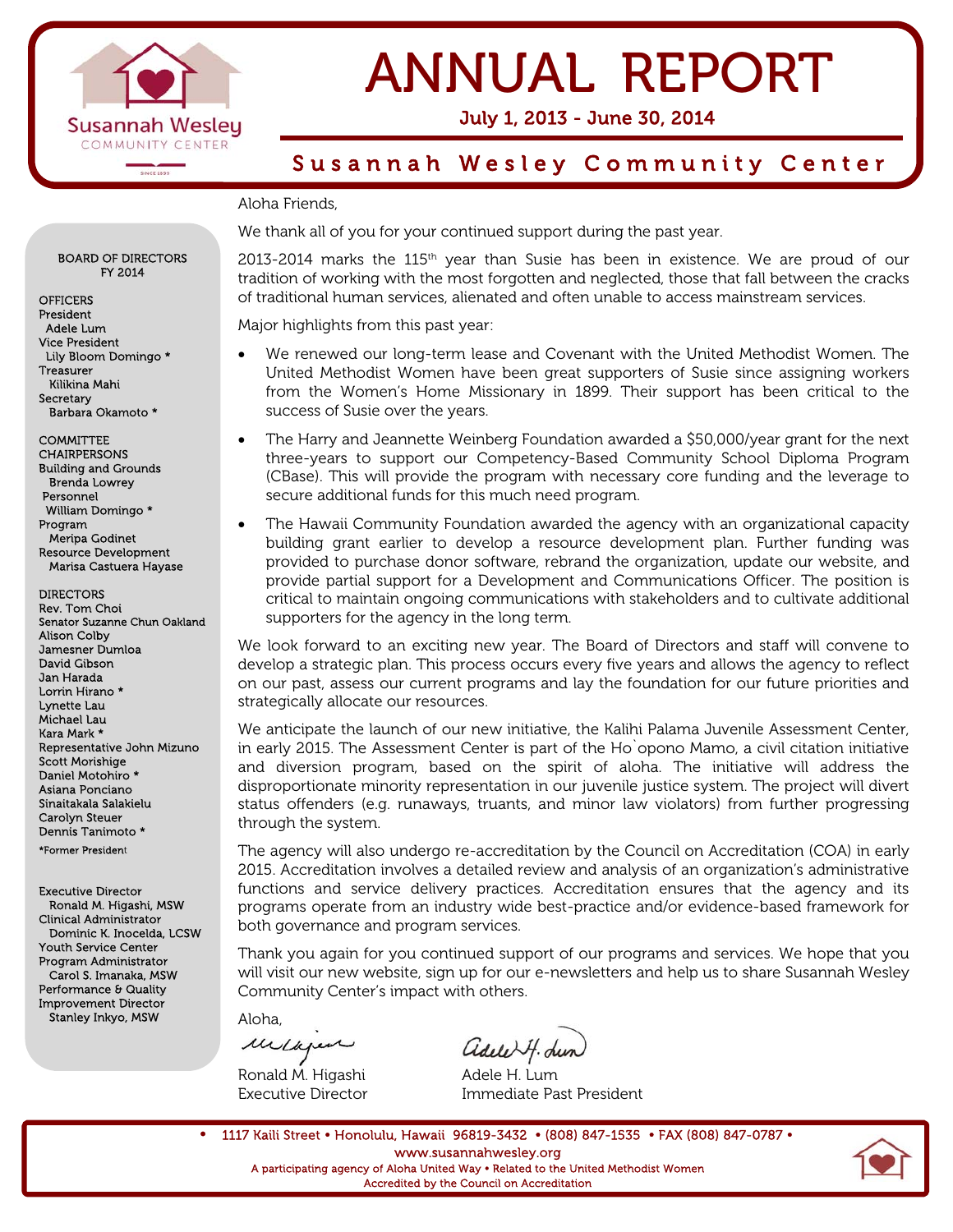# ANNUAL REPORT

July 1, 2013 - June 30, 2014

### All Revenue by Source \$1,698,091





### Contributions

- Private Trust & Foundations
- Government Grants
- Contractual Services
- United Methodist Church
- Aloha United Way
- Misc Revenue

### All Expenses by Program Area \$1,640,015



### **Community** Center is an accredited, nonprofit 501(c)(3) human services agency and National Mission Institution of the Women's Division of the United Methodist Church. For more than 100 years, Susie has offered

About Us

Susannah Wesley

comprehensive services, evolving to meet community needs and promote individual and family self sufficiency.